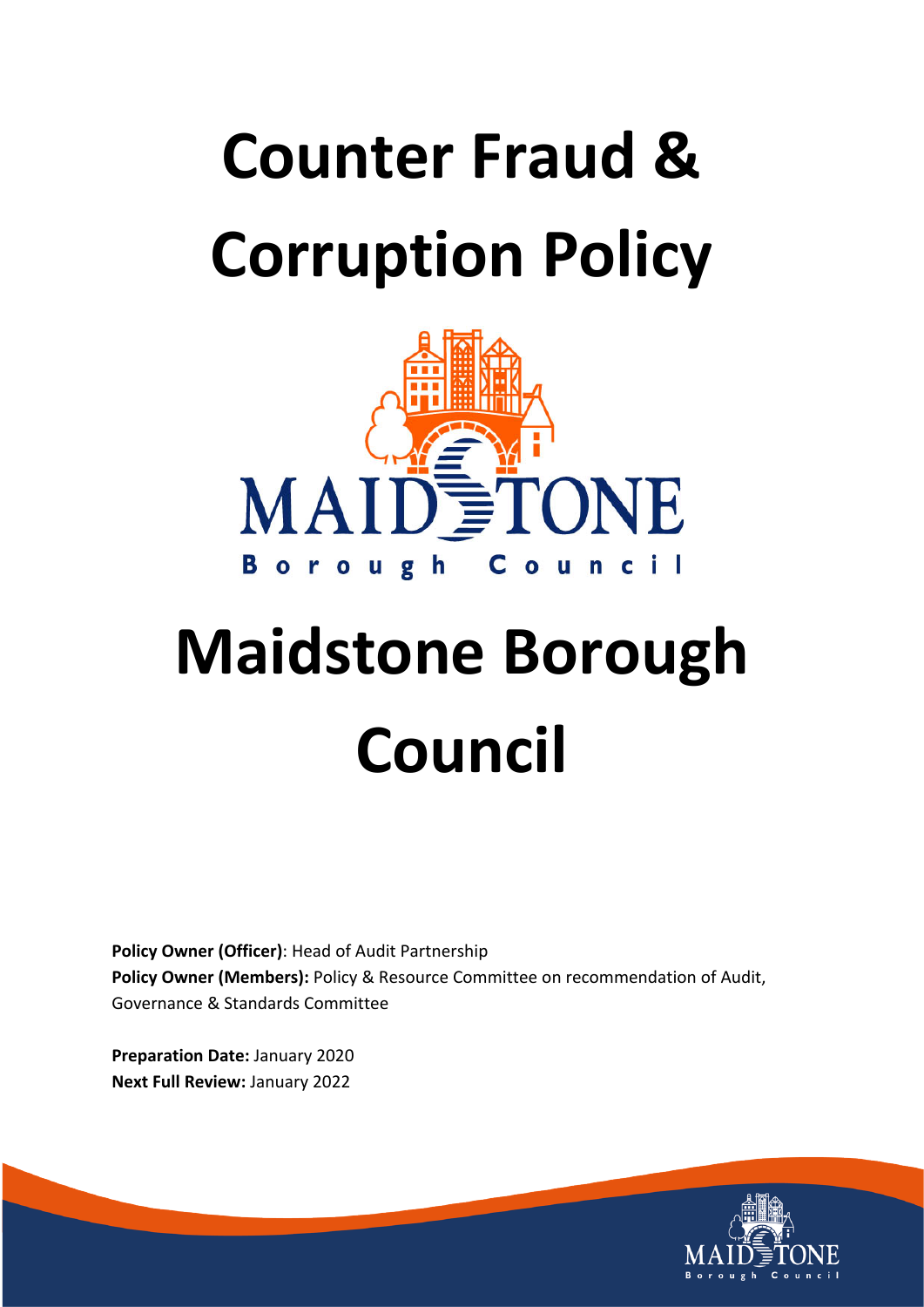## **Introduction**

- 1. All fraud, bribery and corruption (collectively referred to as Economic Crime) is unacceptable The Council will not tolerate any Economic Crime that comes to its attention. Economic Crime diverts resources and limits the capacity of the Council to improve the lives and opportunities for its residents, businesses and visitors.
- 2. The Council should therefore safeguard its funds and resources against those minded to commit Economic Crime. This includes creating and upholding a culture of high ethical standards, honesty and transparency.
- 3. This policy aims to:
	- Explain how the Council intends to tackle Economic Crime
	- Provide guidance to Officers, and
	- Ensure Officers can recognise Economic Crime and understand reporting needs.

## **Policy Statement**

- 4. We seek to ensure we properly protect our resources from fraud, bribery and other economic crime.
- 5. The Section 151 Officer is responsible for overseeing and providing strategic management and support for work to tackle Economic Crime.
- 6. Officers must report any suspicions of Economic Crime as soon as possible to ensure proper investigations, minimise losses and maximise the chances of financial recovery. We set out routes for reporting in the Whistleblowing Policy (Appendix D) and summary reporting flow chart (Appendix A).
- 7. Mid Kent Audit will lead investigations into Economic Crime, calling on the expertise of other partner agencies (including the police) as needed. The decision on involving other agencies rests with the Head of Audit Partnership, after suitable consultation.
- 8. Under no circumstances should any Officer themselves begin an investigation into suspected or alleged Economic Crime.
- 9. All Officers must cooperate with investigations into Economic Crime. This includes:
	- Providing information and intelligence
	- Making time and documentation available to the investigators on request, and
	- Not revealing information about open investigations to unauthorised people.

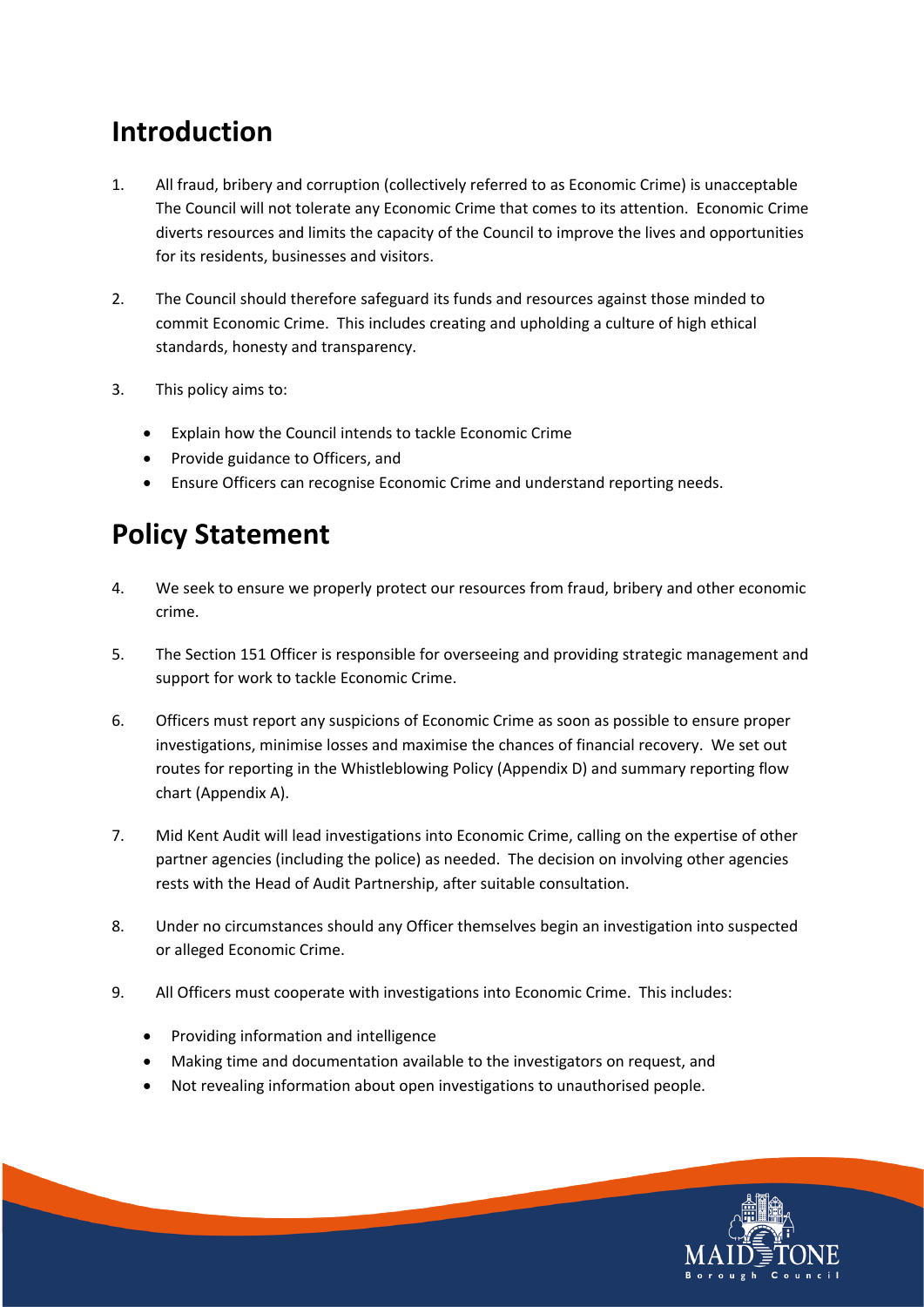- 10. We will ensure consistency, fairness and objectivity in all our investigative work.
- 11. We encourage everyone to report genuine suspicions. We will provide all reasonable protection to those who raise genuine concerns in good faith. However, we will not tolerate malicious allegations and these may result in further action.
- 12. We will seek all available sanctions against those found to have committed Economic Crime. These include criminal, civil and disciplinary sanctions. We will also aim for repayment of any financial gain from individuals involved in Economic Crime.

## **Roles and Responsibilities**

#### **Members**

- 13. As elected representatives, all Members of the Council have a duty to act in the public interest and do what they can to ensure the Council uses its resources properly.
- 14. Members therefore work within the Constitution which includes the Code of Member Conduct and Financial Regulations.
- 15. We encourage Members to use the reporting routes set out in appendices A and D to record any concerns or suspicious activity that comes to their notice.

#### **Officers**

- 16. We expect all officers to be alert to the possibility of Economic Crime and report any suspicious activity. We list possible channels for reporting at appendix D.
- 17. We also expect officers to apply with apt Code of Conduct and Council policy and procedures. Failing to adhere to policy and procedures may result in disciplinary action.
- 18. Officers must also properly account for and safeguard the money and assets in their charge.

#### **Partners, suppliers, contractors and consultants**

19. We expect all people and organisations working with the Council to be aware of the possibility of Economic Crime and report any genuine concerns or suspicions. We may demand specific adherence to this or similar policies in significant partnership arrangements.

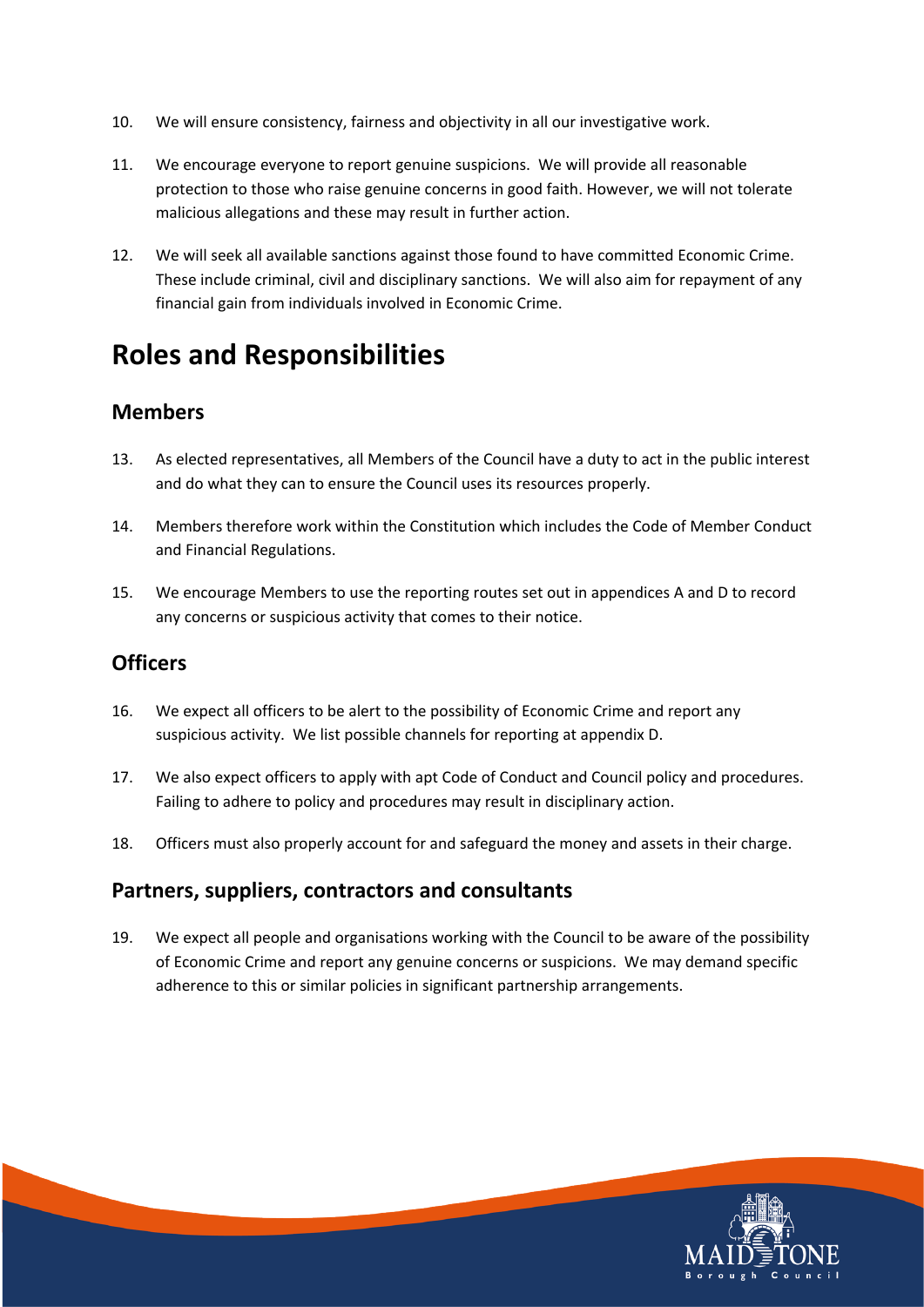#### **Specific roles and responsibilities**

- 20. Chief Executive: Overall accountability for the effectiveness of the Council's arrangements for tackling Economic Crime.
- 21. Section 151 Officer: To ensure the Council has adopted a fitting strategy, upholding an effective control environment and an adequately resourced and effective internal audit service to deliver detailed work on tackling Economic Crime.
- 22. Monitoring Officer: To advise Members and Officers on ethical issues, standards and powers to ensure the Council works within the law and Codes of Practice.
- 23. Audit, Governance & Standards Committee: To oversee the Council's strategies and policies and consider the effectiveness of arrangements for tackling Economic Crime. The Policy & Resources Committee formally approves the Policy.
- 24. External Audit: Statutory duty to ensure the Council has acceptable arrangements in place for ensuring economy, efficiency and effectiveness in its use of resources.
- 25. Head of Audit Partnership: Acts as Head of Counter Fraud in developing and carrying out this policy and providing suitable advice to Officers and Members. Also responsible for overseeing investigation of any reported issues and ensuring the Council deals with all suspected or reported irregularities quickly and suitably.
- 26. Mid Kent Audit: To consider and recommend action necessary to improve controls arising from irregularities and so reduce the risk of recurrence.
- 27. Management: To promote staff awareness and ensure prompt reporting of all suspected or reported irregularities. Also to put in place proper means within their services to assess the risk of fraud and other economic crime and to reduce those risks through effective control.
- 28. Mid Kent Human Resources: Advising with taking forward disciplinary proceedings against employees who have committed an offence. It is not unusual for criminal and disciplinary investigations to overlap. If there is overlap, the Council should seek to investigate separately but with close liaison. This may include sharing information at suitable times.

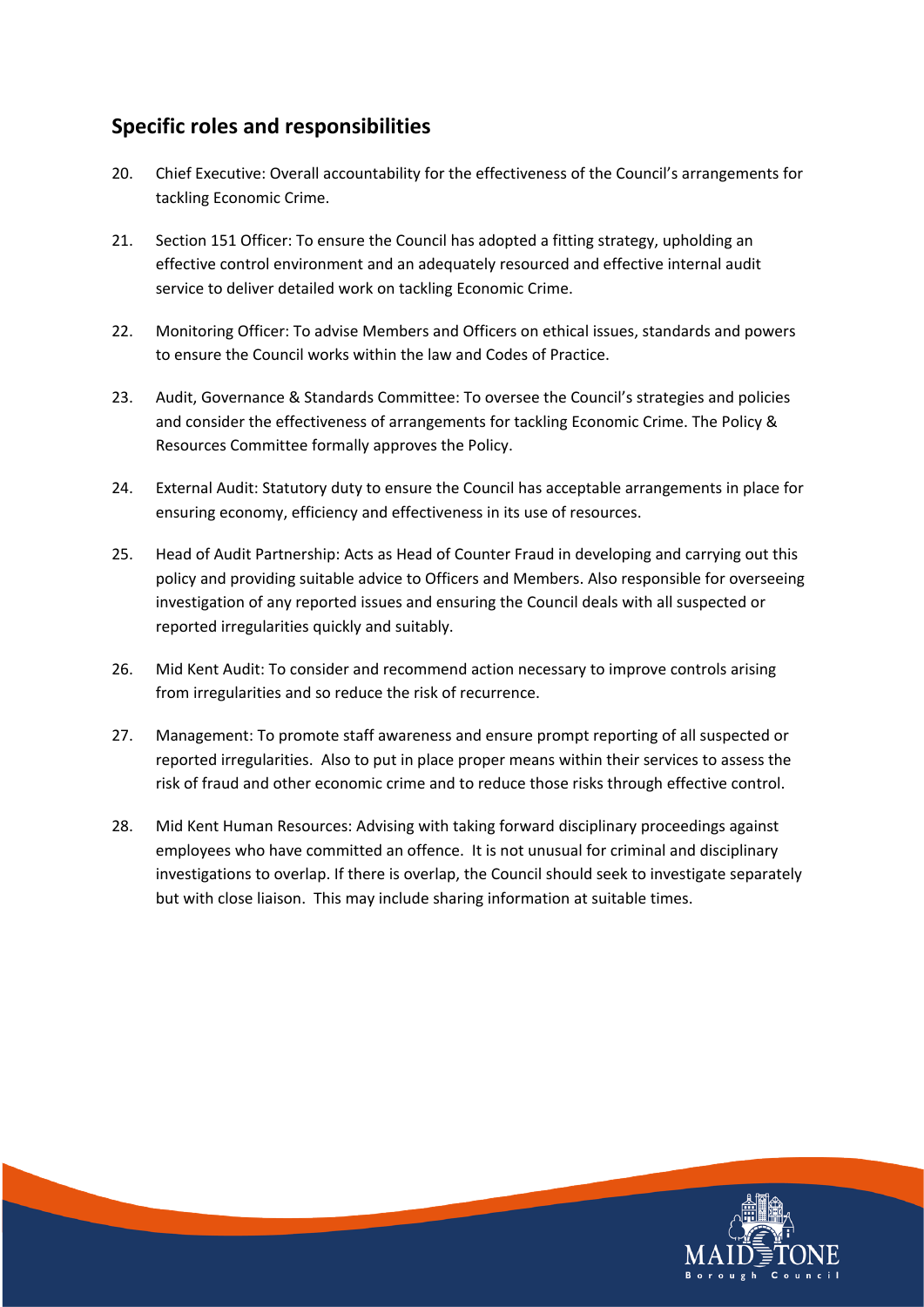## **General Corporate Level Procedures**

29. We will ensure there is support for work to tackle Economic Crime and all levels within the Council. We note CIPFA's Code of Practice on managing risk of fraud and corruption (*Fighting Fraud Locally*) and draw three key themes to support our approach.

| Acknowledge |  |
|-------------|--|
| and inform  |  |

- Assess and understand fraud risk
- •
- Committing to tackling economic crime
- •
- Preserving a robust response

## Prevent and deter

- Using information and technology
- • Improving controls
- •
- Developing and maintaining a strong ethical culture

### Pursue and hold to account

- Prioritising recovery and use of sanctions
- • Collaboration
- • Monitoring and reporting

#### **Assessing and understanding fraud risk**

30. We will continue development of this policy and strategy through gaining a clear understanding of the threat, emerging risks, trends and savings when dealing with Economic Crime. We will complete this risk assessment referring to benchmarking and published information (for example, CIPFA's Fraud Survey) at least yearly.

#### **Committing resource**

31. The risk assessment will support an annual plan for approval of Members as part of the Internal Audit & Assurance plan. This will include proactive targeting of higher risk topics, raising staff awareness and providing training and support materials.

#### **Preserving a robust response**

32. We will ensure all our Officers understand what Economic Crime is and their role in tackling it. This will include following the correct reporting procedures, especially Whistle-Blowing, and making sure suitable secure reporting channels remain available. We will also take seriously and act on reports of suspected Economic Crime.

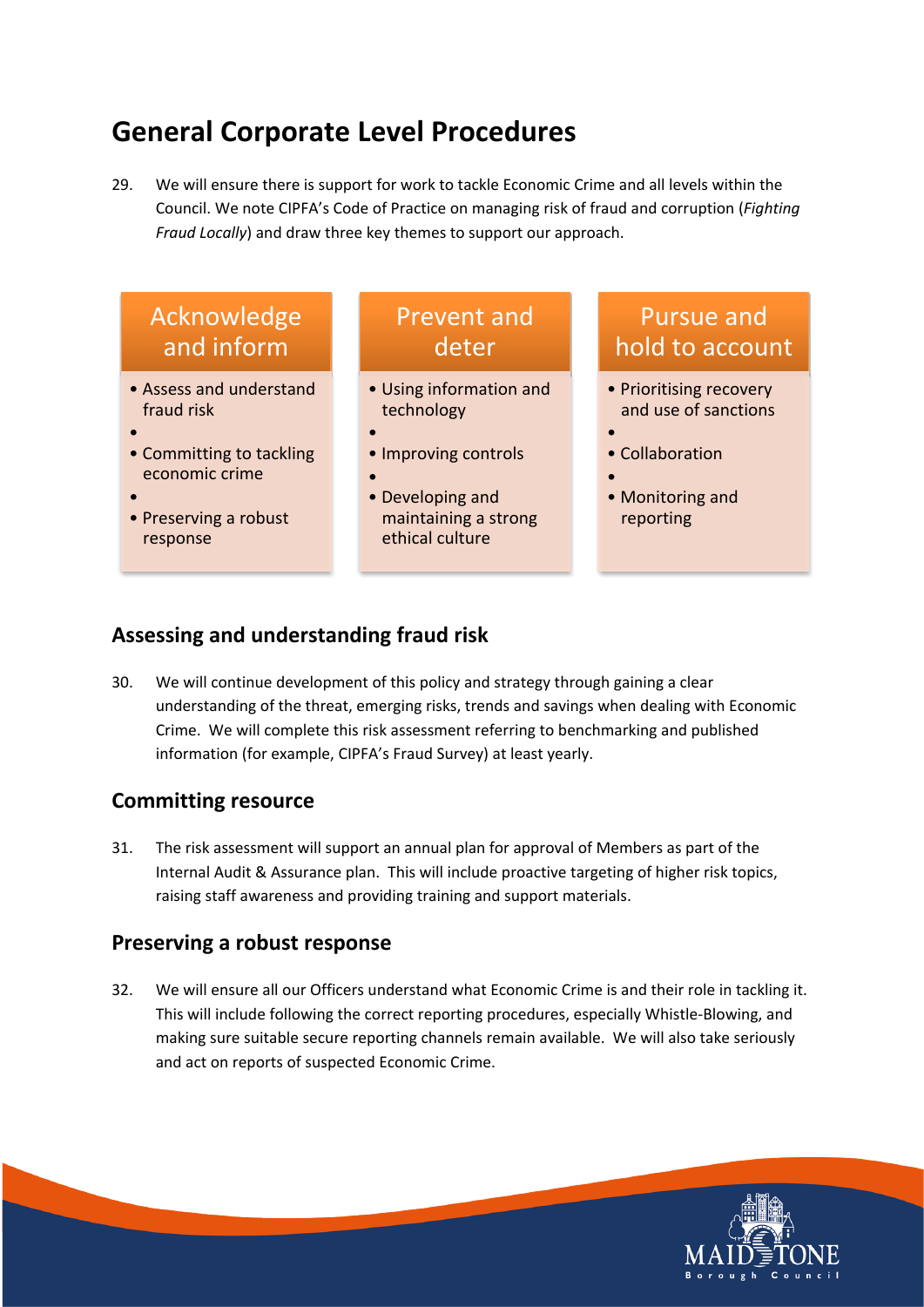#### **Using Information and Technology**

- 33. We will seek to make use of the information we hold in assessing risk and prevention and detection of Economic Crime. We may use personal information and data-matching to detect and prevent fraud, and ensure spending of public money in the most cost effective way.
- 34. We may also share information with others responsible for auditing or managing public funds.

#### **Improving Fraud Controls**

- 35. The most effective method of tackling Economic Crime is prevention. We will work over time to realign resources towards prevention and deterrence. This will include considering fraud risk in designing new systems and in general risk assessments of new and continuing ventures.
- 36. We will also consider developing best practice in the field, and learning from others. For example, by regular review of CIPFA's Code of Practice and other publications and membership of and engagement with relevant professional bodies.
- 37. We will also refer matters arising from investigations. Whatever their result, we will consider whether there are lessons for the Council to learn in improving controls.

#### **Developing and Upholding a strong ethical culture**

- 38. The culture and tone of the Council must be one of honesty with zero tolerance towards fraud and corruption. We show this already through codes of conduct for officers and members, but will continue to reinforce the right culture by:
	- Raising awareness of Economic Crime with training for new and existing Officers and Members, making use of e-learning packages where fitting.
	- Publicising the successes of efforts to tackle Economic Crime so the risk and result of detection are clear to potential offenders.

#### **Prioritising recovery and use of sanctions**

- 39. We will seek to ensure those who have committed Economic Crime are held to account for their actions; crime must not pay. Where we discover economic crime we will consider a full range of sanctions, including civil, disciplinary and criminal action. We will also seek to recoup losses and confiscate assets gained from crime.
- 40. Criminal prosecutions deter potential offenders and reinforce our lack of tolerance for economic crime. Successful prosecutions need professional investigation to ensure evidence gathering complies with law. Investigative staff must have proper training, suitable skills and access, where necessary, to specialist support to secure effective prosecution.

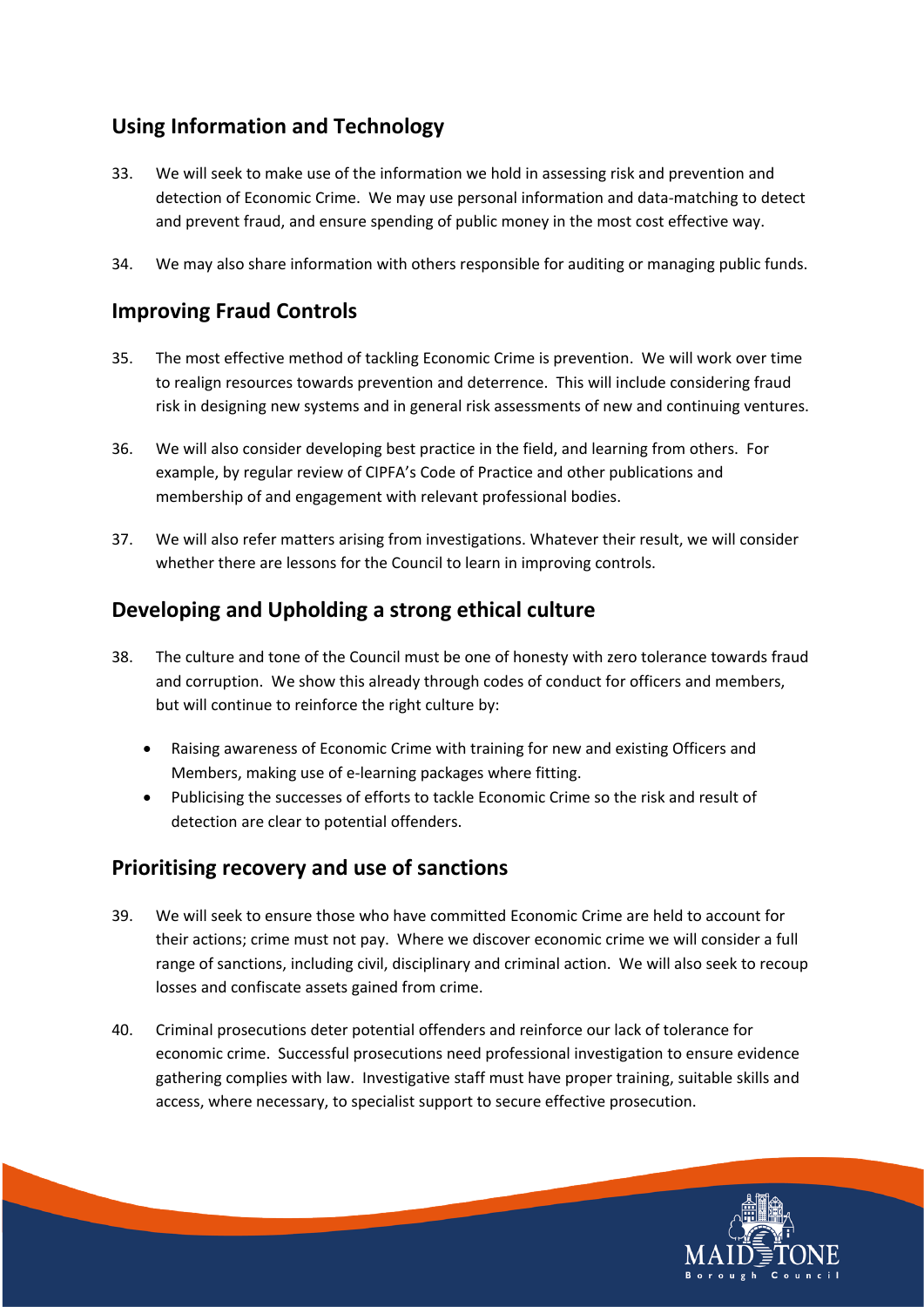#### **Collaborating with Others**

- 41. We recognise that organised crime in particular works across boundaries and services. Effective cooperation and working with other agencies (including the Police) will be essential in developing and ensuring the success of our response.
- 42. This may include, in particular, sharing data and information with partner agencies. Where we do share data, we will do so in line with relevant laws and rules. We note such laws often specifically allow sharing in this circumstance (for example section 29 of the DPA 1998). We will also join regional and national data sharing exercises, such as the National Fraud Initiative, to help improve our work in tackling Economic Crime.

#### **Monitoring and Reporting**

43. We will provide regular updates to Senior Management and Members on reported Economic Crime and result of investigations. We will also report progress towards delivery of each year's counter fraud plan.

#### **Further Advice and Support**

- 44. We recognise the primary responsibility for prevention and detection of fraud rests with management. It is essential that Officers report irregularities or suspected irregularities to their line manager or, alternatively, to the Head of Service or Mid Kent Audit. We will provide all reasonable protection to those who raise genuine concerns in good faith.
- 45. Reported suspicions may trigger an investigation, potentially a criminal investigation. We will conduct investigations in line with the Police and Criminal [Evidence](https://www.gov.uk/guidance/police-and-criminal-evidence-act-1984-pace-codes-of-practice) Act 1984 (PACE) and codes of [practice.](https://www.gov.uk/guidance/police-and-criminal-evidence-act-1984-pace-codes-of-practice) This includes incorporating the Human Rights Act 1998 in ensuring investigations are fair, proportionate and close within a reasonable time.
- 46. Nevertheless, we recognise that involvement in an investigation can cause stress and anxiety. People should ensure they seek suitable legal advice, which they can get with the help of Trade Unions or local Citizens Advice Bureau. People can also contact the Employee Assistance Line for general support.
- 47. This guidance and commitment extends to all involved in any investigation, whether as victim, witness or subject.
- 48. If you have a matter you wish to discuss, you can contact the Head of Audit Partnership on extension 2056 or [rich.clarke@midkent.gov.uk](mailto:rich.clarke@midkent.gov.uk) for confidential advice.

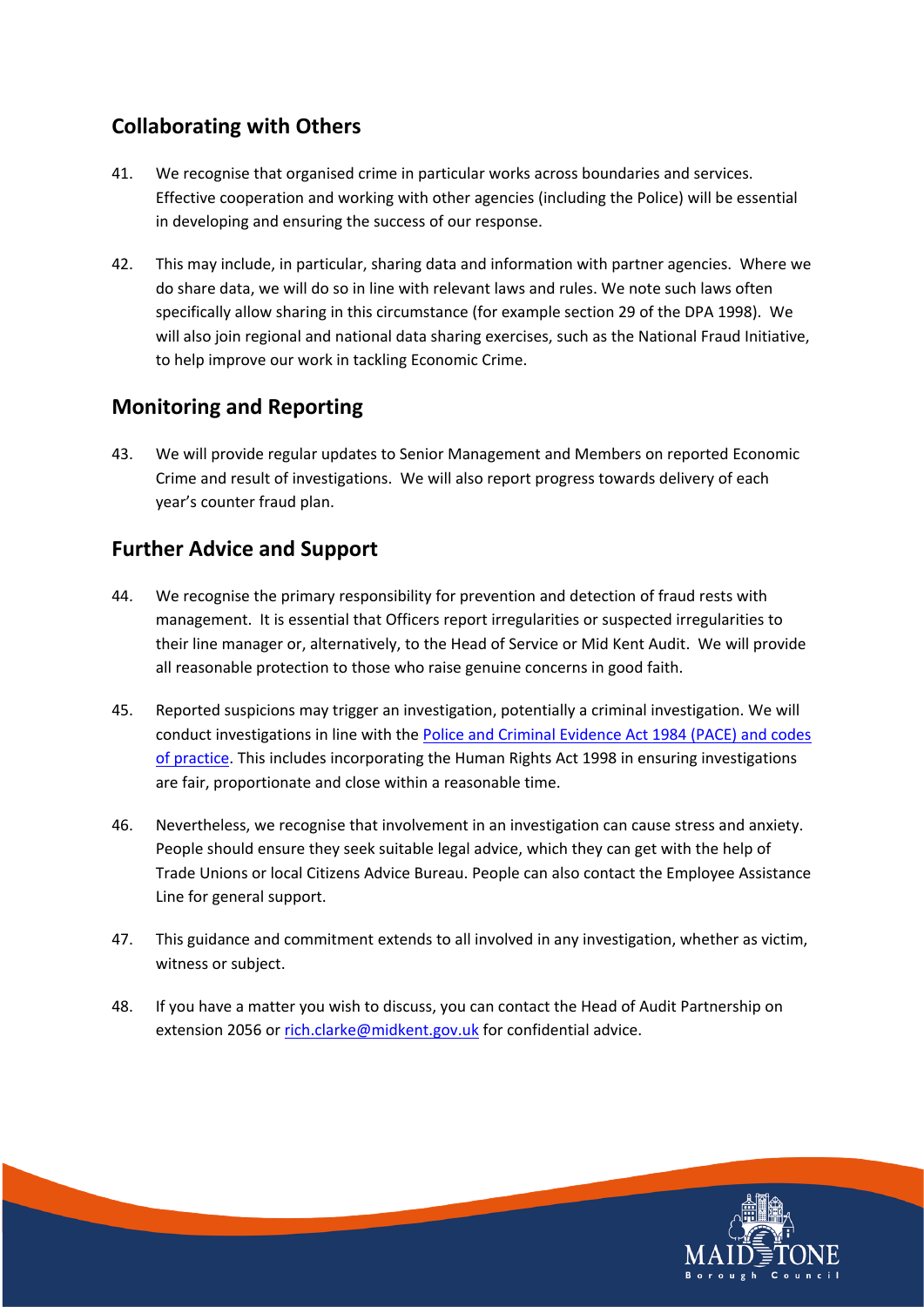### **Appendix A: Counter Fraud & Corruption – Reporting Process**

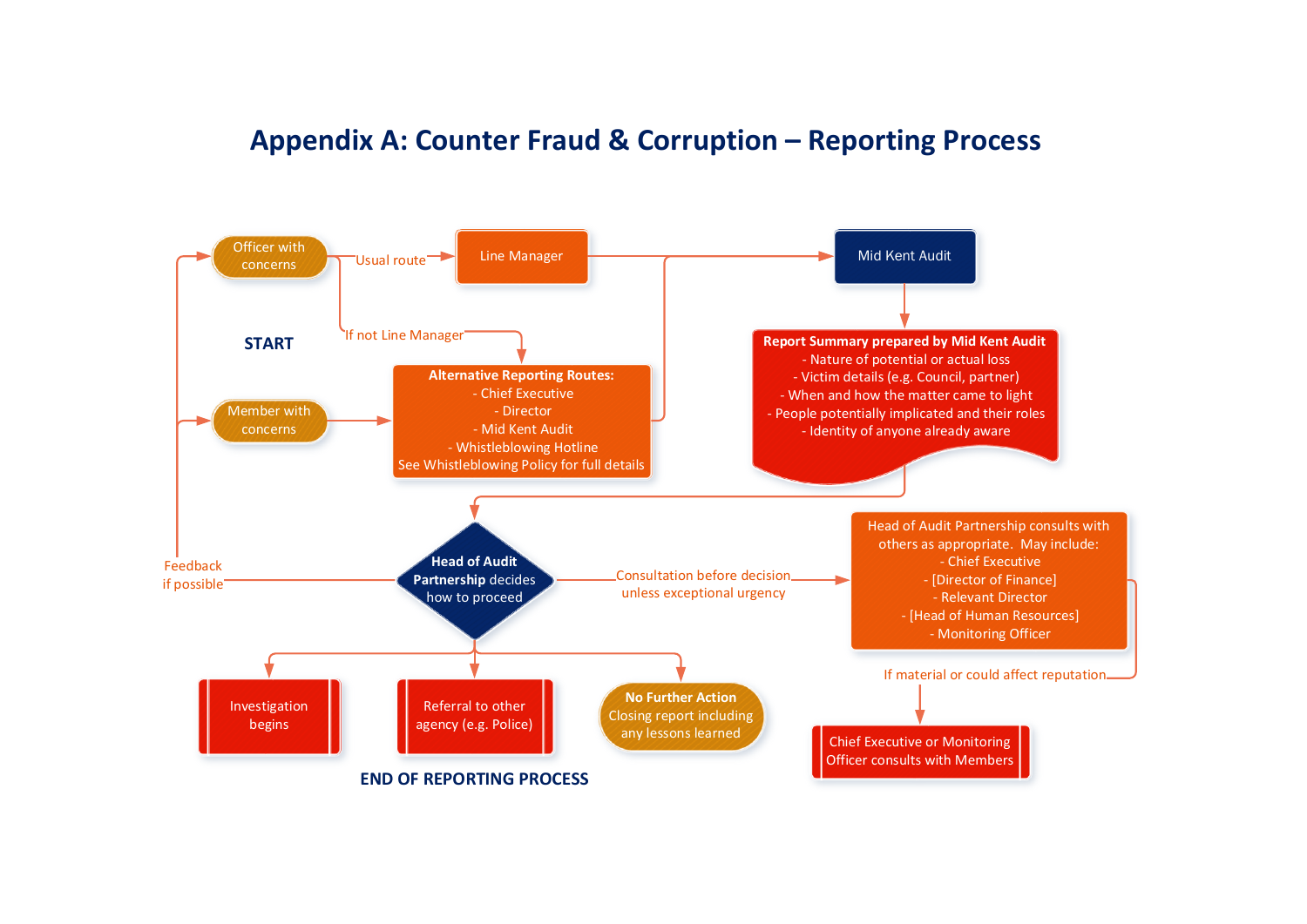## **Appendix B – Economic Crime Offences**

#### **Fraud**

The Fraud Act 2006 defines three principal ways of committing fraud:

- Fraud by false representation (section 2);
- Fraud by failing to disclose information (section 3), and
- Fraud by abuse of position (section 4).

For fraud to occur, the person's conduct must be dishonest. It must also intend to make a gain, or cause loss (or risk of loss) to someone.

The gain intended does not have to be personal for the individual, but could be for another person (who does not even need to know of the conduct).

It is not necessary for the conduct to succeed to be a crime. Even where the Council detects fraud before suffering loss, the person may have committed a criminal offence.

The Fraud Act also covers behaviour often known by other names, such as deception, forgery, extortion, conspiracy, embezzlement, misappropriation, peculation or false accounting.

Fraud carries a maximum sentence of 10 years imprisonment and an unlimited fine. Offenders may also face resulting action seeking to recover any assets gained because of criminal acts.

#### **Bribery and Corruption**

Bribery is giving or offering someone a financial or other advantage aiming to encourage that person to perform their duties improperly or to reward someone for having done so. It also covers asking for, agreeing to receive or accepting the advantage offered.

The Bribery Act 2010 reformed the law of bribery, making offences clearer and helping tackle it proactively. This includes separate offences for offering a bribe (section 1) and accepting a bribe (section 2).

It also introduced a corporate offence, which means the Council (and its individual senior officers) could face exposure to criminal liability for failing to prevent bribery (section 7).

What might form a 'bribe' is much broader than just money. It includes offering, seeking or accepting any advantage which can include gift, services or offers of employment.

Bribery carries a maximum sentence of 10 years imprisonment and an unlimited fine. Offenders may also face resulting action seeking to recover any assets gained because of criminal acts.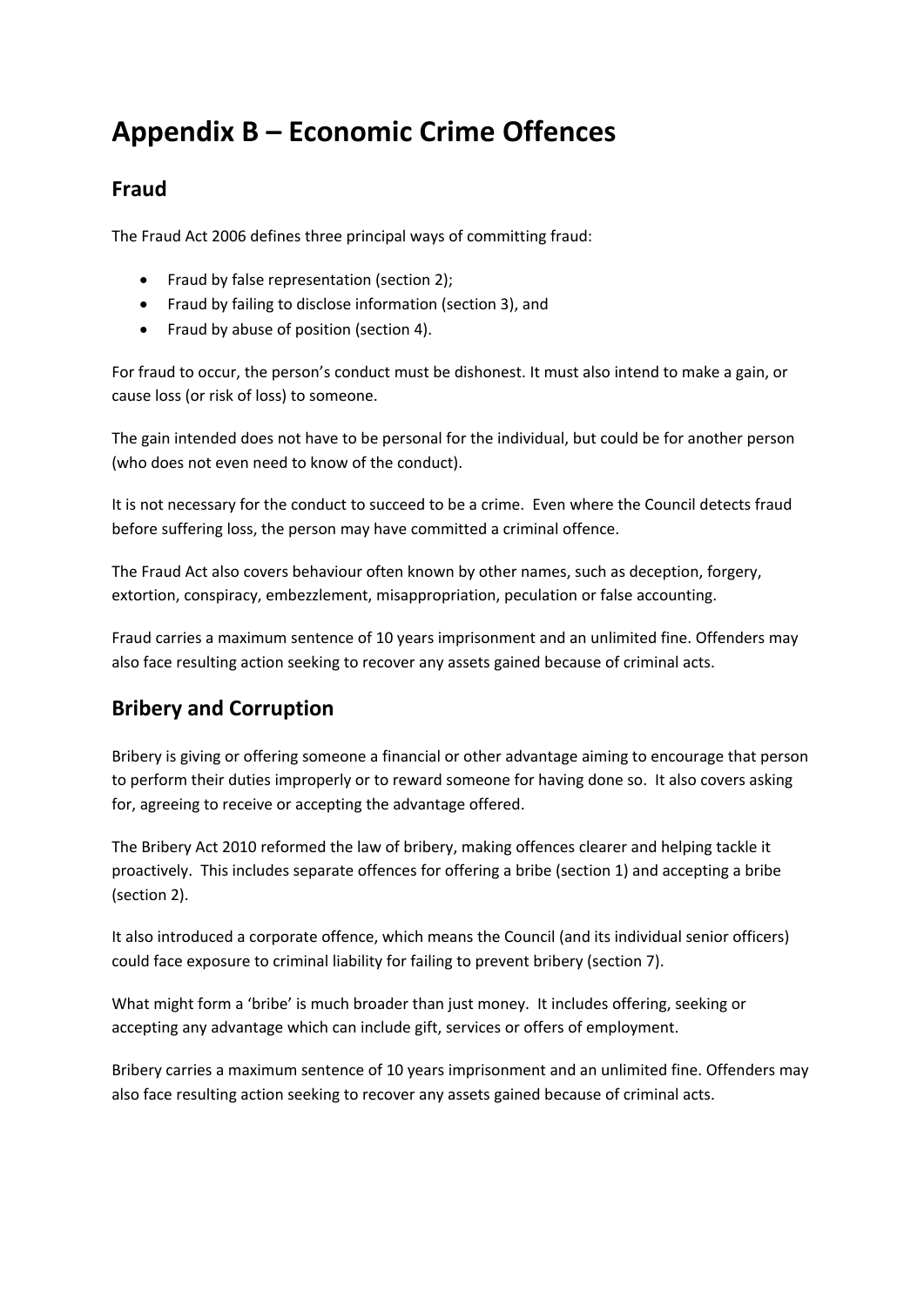#### **Theft**

Under the Theft Act 1968, theft is physical misappropriation of any tangible assets. A person is guilty if they dishonestly appropriate property belonging to another with the intention of permanently depriving the other of it.

Theft carries a maximum sentence of 7 years' imprisonment. Offenders may also face resulting action seeking to recover any assets gained because of criminal acts.

#### **Money Laundering**

The Money Laundering Regulations set out that this is how criminals seek to disguise the origins and ownership of the results of their crimes. The intended result is to leave the criminal with money that no one can trace back so the criminal can then use it without suspicion.

Councils are increasingly used by criminals as unwitting parties in money laundering scams. All employees should be aware of the risk of money laundering and follow the procedures set out when they see suspicious transactions.

#### **Economic Crime related to Council Tax and Business Rates**

The Council keeps a separate Revenues Compliance team who lead on efforts to prevent and detect Economic Crime in these fields. See separate policies for further information.